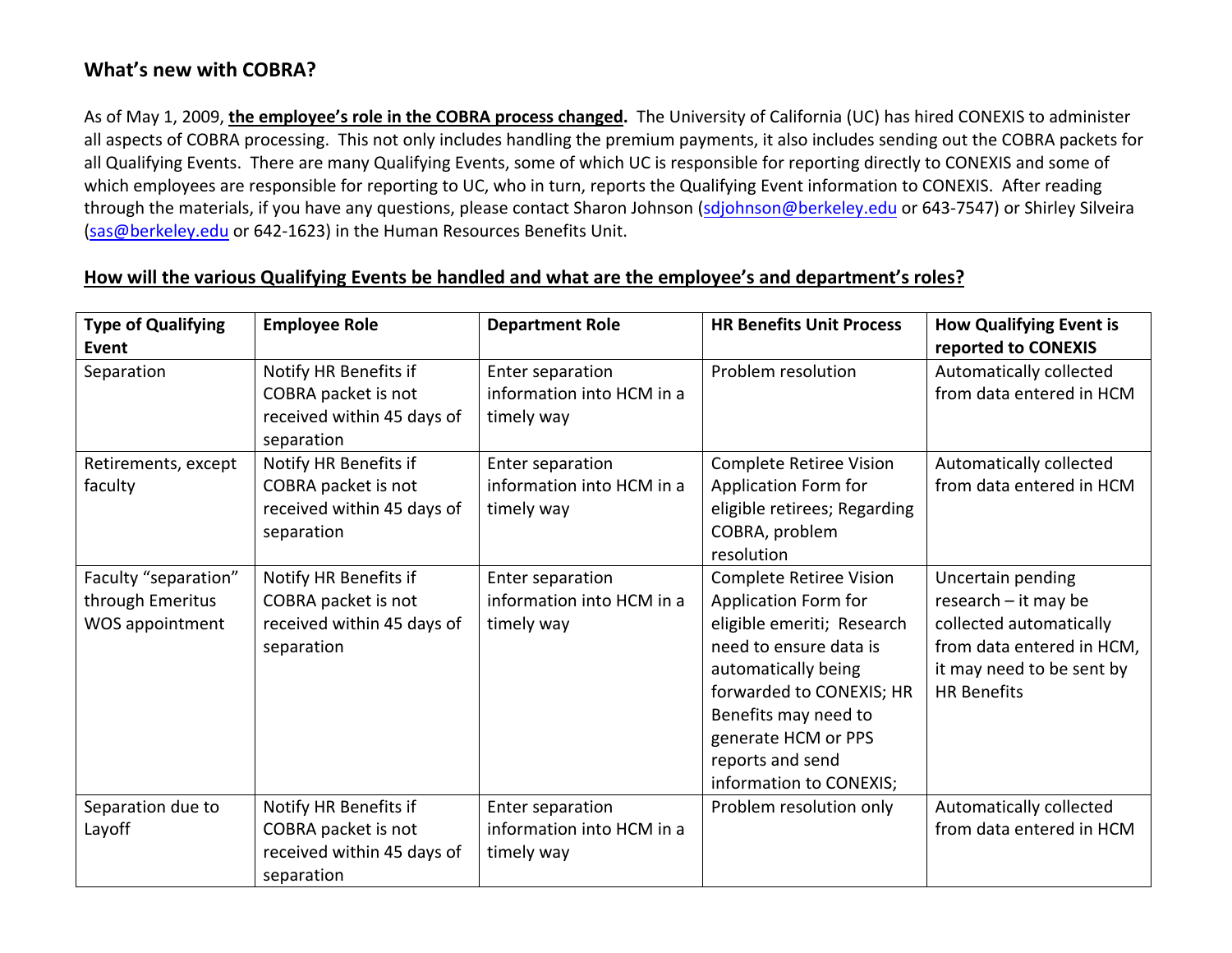| <b>Type of Qualifying</b> | <b>Employee Role</b>        | <b>Department Role</b>             | <b>HR Benefits Unit Process</b>    | <b>How Qualifying Event is</b> |
|---------------------------|-----------------------------|------------------------------------|------------------------------------|--------------------------------|
| <b>Event</b>              |                             |                                    |                                    | reported to CONEXIS            |
| Separation due to         | Notify HR Benefits if       | Enter separation                   | Problem resolution only            | Automatically collected        |
| Intercampus               | COBRA packet is not         | information into HCM in a          |                                    | from data entered in HCM       |
| Transfer                  | received within 45 days of  | timely way                         |                                    |                                |
|                           | separation                  |                                    |                                    |                                |
| Separation due to         | Notify HR Benefits if       | <b>Contact the Health Care</b>     | Counsel and guide                  | Separation data will be        |
| "Gross Misconduct"        | COBRA packet is not         | Facilitator (643-7547) if          | department on whether or           | automatically sent to          |
| - DO NOT USE              | received within 45 days of  | you believe an employee is         | not COBRA should be                | <b>CONEXIS</b> from data       |
| <b>EXCEPT WITH LEGAL</b>  | separation                  | not eligible for COBRA             | offered; follow up with            | entered in HCM; HR             |
| <b>ADVICE</b>             |                             | because he/she is being            | legal counsel to determine         | Benefits will notify           |
|                           |                             | dismissed due to "gross            | if COBRA should be offered         | CONEXIS if employee is         |
|                           |                             | misconduct."                       | "gross misconduct"                 | NOT to receive a COBRA         |
|                           |                             |                                    |                                    | packet                         |
|                           |                             | Enter separation                   |                                    |                                |
|                           |                             | information into HCM in a          |                                    |                                |
|                           |                             | timely way                         |                                    |                                |
| Death of employee         | Employee's eligible         | Enter separation                   | Problem resolution only            | Automatically collected        |
|                           | survivors should notify HR  | information into HCM in a          |                                    | from data entered in HCM       |
|                           | Benefits if COBRA packet is | timely way                         |                                    |                                |
|                           | not received within 45      |                                    |                                    |                                |
|                           | days of separation (will be |                                    |                                    |                                |
|                           | part of condolence letter)  |                                    |                                    |                                |
| Reduction in hours        | Complete UPAY 850 to        | Notify HR Benefits by              | Notify CONEXIS of                  | <b>HR Benefits enters</b>      |
|                           | deenroll from coverage for  | completing the COBRA               | qualifying event when              | qualifying event               |
|                           | which you are no longer     | <b>Qualifying Event:</b>           | <b>COBRA Qualifying Event:</b>     | information on the             |
|                           | eligible                    | <b>Notification to HR Benefits</b> | <b>Notification to HR Benefits</b> | <b>CONEXIS website</b>         |
|                           |                             | $(5/09)$ form; give                | (5/09) form is received            |                                |
|                           | Notify HR Benefits if       | employee a copy of the             | from department.                   |                                |
|                           | COBRA packet is not         | completed form                     |                                    |                                |
|                           | received within 45 days of  |                                    |                                    |                                |
|                           | loss of eligibility         | Ensure employee                    |                                    |                                |
|                           |                             | completes UPAY 850 to              |                                    |                                |
|                           |                             | deenroll from coverage for         |                                    |                                |
|                           |                             | which he/she is no longer          |                                    |                                |
|                           |                             | eligible                           |                                    |                                |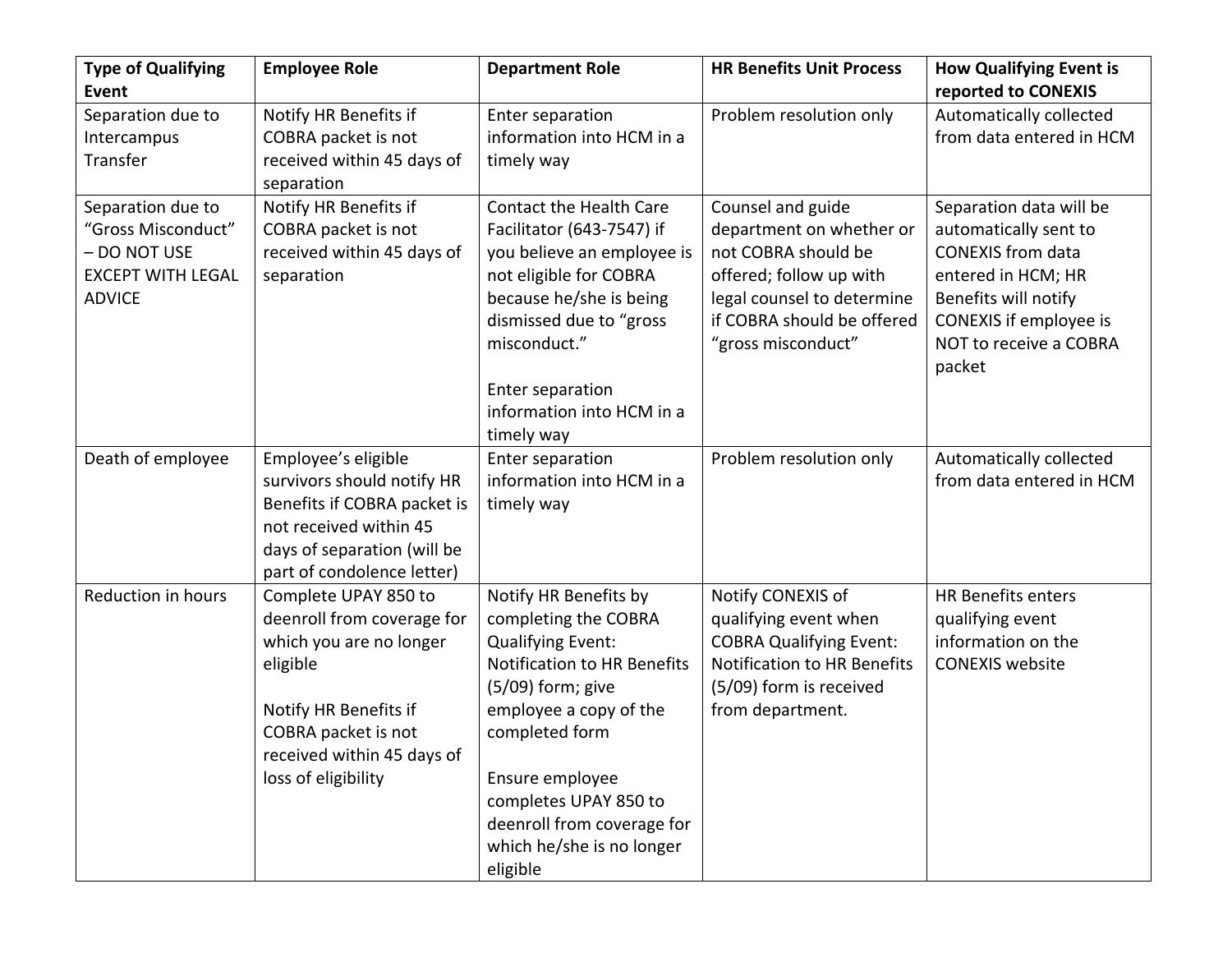| <b>Type of Qualifying</b>    | <b>Employee Role</b>       | <b>Department Role</b>             | <b>HR Benefits Unit Process</b>    | <b>How Qualifying Event is</b> |
|------------------------------|----------------------------|------------------------------------|------------------------------------|--------------------------------|
| <b>Event</b>                 |                            |                                    |                                    | reported to CONEXIS            |
| <b>BELI change resulting</b> | Complete UPAY 850 to       | Notify HR Benefits by              | Notify CONEXIS of                  | <b>HR Benefits enters</b>      |
| in loss of eligibility       | deenroll from coverage for | completing the COBRA               | qualifying event when              | qualifying event               |
| for coverage                 | which you are no longer    | <b>Qualifying Event:</b>           | <b>COBRA Qualifying Event:</b>     | information on the             |
|                              | eligible                   | <b>Notification to HR Benefits</b> | <b>Notification to HR Benefits</b> | <b>CONEXIS</b> website         |
|                              |                            | $(5/09)$ form; give                | (5/09) form is received            |                                |
|                              | Notify HR Benefits if      | employee a copy of the             | from department.                   |                                |
|                              | COBRA packet is not        | completed form                     |                                    |                                |
|                              | received within 45 days of |                                    |                                    |                                |
|                              | loss of eligibility        | Ensure employee                    |                                    |                                |
|                              |                            | completes UPAY 850 to              |                                    |                                |
|                              |                            | deenroll from coverage for         |                                    |                                |
|                              |                            | which he/she is no longer          |                                    |                                |
|                              |                            | eligible                           |                                    |                                |
| Approved leave               | Complete UPAY 850 to       | Enter and maintain leave           | HR Benefits will generate          | <b>HR Benefits enters</b>      |
| without pay (non-            | deenroll from coverage     | information in HCM in a            | reports of leaves and work         | qualifying event               |
| FMLA)                        | you no longer want to      | timely way                         | with the Payroll Direct Pay        | information on the             |
|                              | maintain during leave.     |                                    | program to notify CONEXIS          | <b>CONEXIS website</b>         |
|                              | (Note: you must reenroll   | Assist employee with               | of the approved leave              |                                |
|                              | when you return from       | completion of UPAY 850             | without pay qualifying             |                                |
|                              | leave).                    |                                    | event                              |                                |
|                              | Notify HR Benefits if      |                                    |                                    |                                |
|                              | COBRA packet is not        |                                    |                                    |                                |
|                              | received within 45 days of |                                    |                                    |                                |
|                              | loss of eligibility        |                                    |                                    |                                |
| Divorce,                     | Complete UPAY 850 to       | If department is aware of          | Notify CONEXIS of                  | HR Benefits enters             |
| Legal Separation,            | deenroll ineligible        | employee's qualifying              | qualifying event when              | qualifying event               |
| Annulment                    | dependent from coverage    | event or if employee tells         | <b>COBRA Qualifying Event:</b>     | information on the             |
|                              |                            | department about the               | <b>Notification to HR Benefits</b> | <b>CONEXIS website</b>         |
|                              |                            | qualifying event, refer            | (5/09) form or UBEN 109 is         |                                |
|                              | Notify HR Benefits of      | employee to either the             | received from employee.            |                                |
|                              | qualifying event by        | UBEN 109 or the COBRA              |                                    |                                |
|                              | completing and sending     | Qualifying Event:                  |                                    |                                |
|                              | either the UBEN 109 or the | Notification to HR Benefits        |                                    |                                |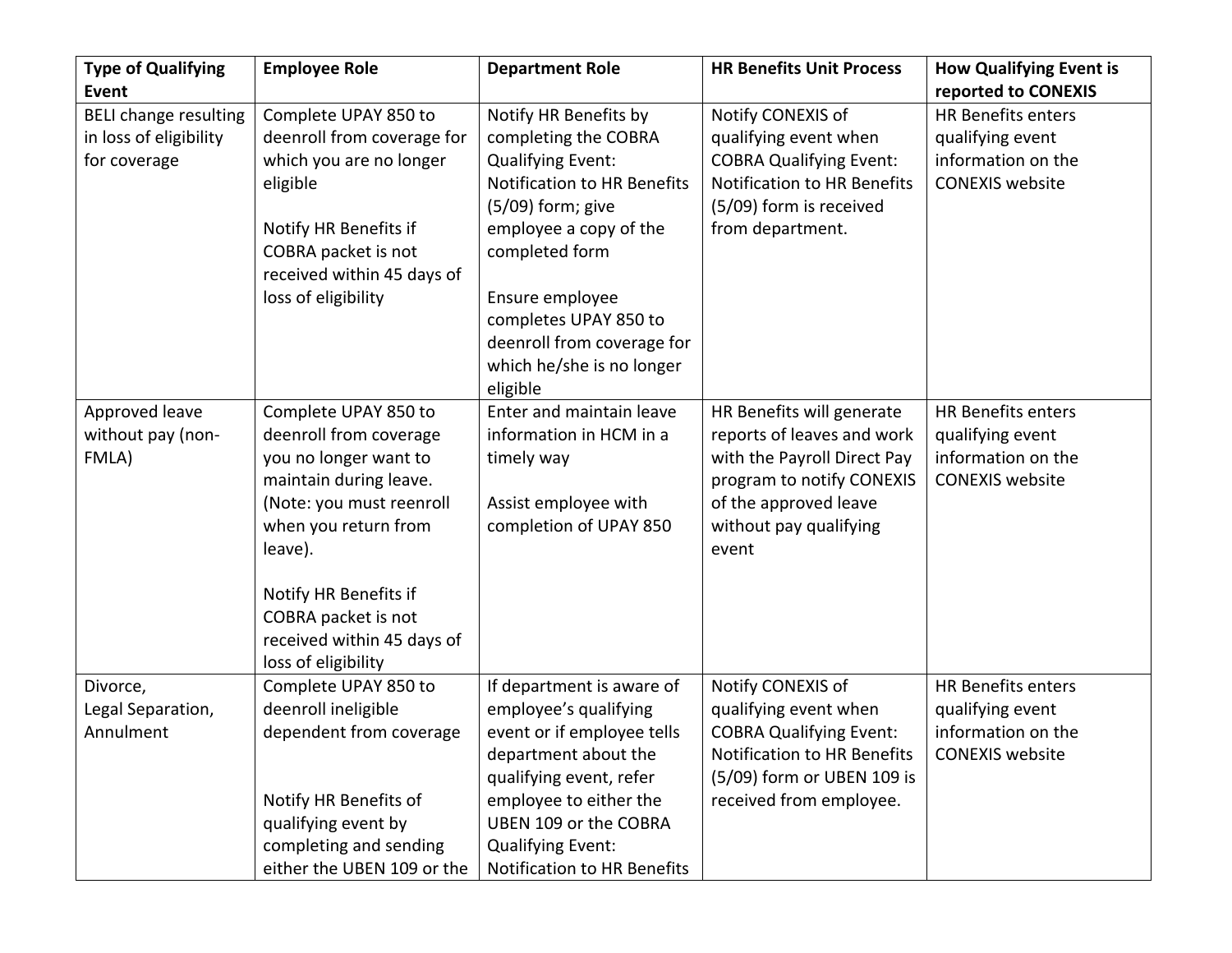| <b>Type of Qualifying</b> | <b>Employee Role</b>           | <b>Department Role</b>      | <b>HR Benefits Unit Process</b>    | <b>How Qualifying Event is</b> |
|---------------------------|--------------------------------|-----------------------------|------------------------------------|--------------------------------|
| Event                     |                                |                             |                                    | reported to CONEXIS            |
|                           | <b>COBRA Qualifying Event:</b> | (5/09) form and tell the    |                                    |                                |
|                           | Notification to HR Benefits    | employee that it must be    |                                    |                                |
|                           | (5/09) form to HR Benefits     | sent to HR Benefits within  |                                    |                                |
|                           | within 60 days of the date     | 60 days of the qualifying   |                                    |                                |
|                           | of the qualifying event.       | event                       |                                    |                                |
|                           |                                |                             |                                    |                                |
|                           |                                | Ensure employee             |                                    |                                |
|                           |                                | completes UPAY 850 to       |                                    |                                |
|                           |                                | deenroll ineligible         |                                    |                                |
|                           |                                | dependent                   |                                    |                                |
| Termination of            | Complete UPAY 850 to           | If department is aware of   | Notify CONEXIS of                  | <b>HR Benefits enters</b>      |
| domestic partner          | deenroll ineligible            | employee's qualifying       | qualifying event when              | qualifying event               |
| relationship              | dependent from coverage        | event or if employee tells  | <b>COBRA Qualifying Event:</b>     | information on the             |
|                           |                                | department about the        | Notification to HR Benefits        | <b>CONEXIS</b> website         |
|                           | Notify HR Benefits of          | qualifying event, refer     | (5/09) form or UBEN 109 is         |                                |
|                           | qualifying event by            | employee to either the      | received from employee.            |                                |
|                           | completing and sending         | UBEN 109 or the COBRA       |                                    |                                |
|                           | either the UBEN 109 or the     | <b>Qualifying Event:</b>    |                                    |                                |
|                           | <b>COBRA Qualifying Event:</b> | Notification to HR Benefits |                                    |                                |
|                           | Notification to HR Benefits    | (5/09) form and tell the    |                                    |                                |
|                           | (5/09) form to HR Benefits     | employee that it must be    |                                    |                                |
|                           | within 60 days of the date     | sent to HR Benefits within  |                                    |                                |
|                           | of the qualifying event.       | 60 days of the qualifying   |                                    |                                |
|                           |                                | event                       |                                    |                                |
|                           |                                |                             |                                    |                                |
|                           |                                | Ensure employee             |                                    |                                |
|                           |                                | completes UPAY 850 to       |                                    |                                |
|                           |                                | deenroll ineligible         |                                    |                                |
|                           |                                | dependent                   |                                    |                                |
| Child's or                | Complete UPAY 850 to           | If department is aware of   | Notify CONEXIS of                  | <b>HR Benefits enters</b>      |
| grandchild's loss of      | deenroll ineligible            | employee's qualifying       | qualifying event when              | qualifying event               |
| eligibility               | dependent from coverage        | event or if employee tells  | <b>COBRA Qualifying Event:</b>     | information on the             |
|                           | (except if child is aging out  | department about the        | <b>Notification to HR Benefits</b> | <b>CONEXIS</b> website         |
|                           | at 23)                         | qualifying event, refer     | (5/09) form or UBEN 109 is         |                                |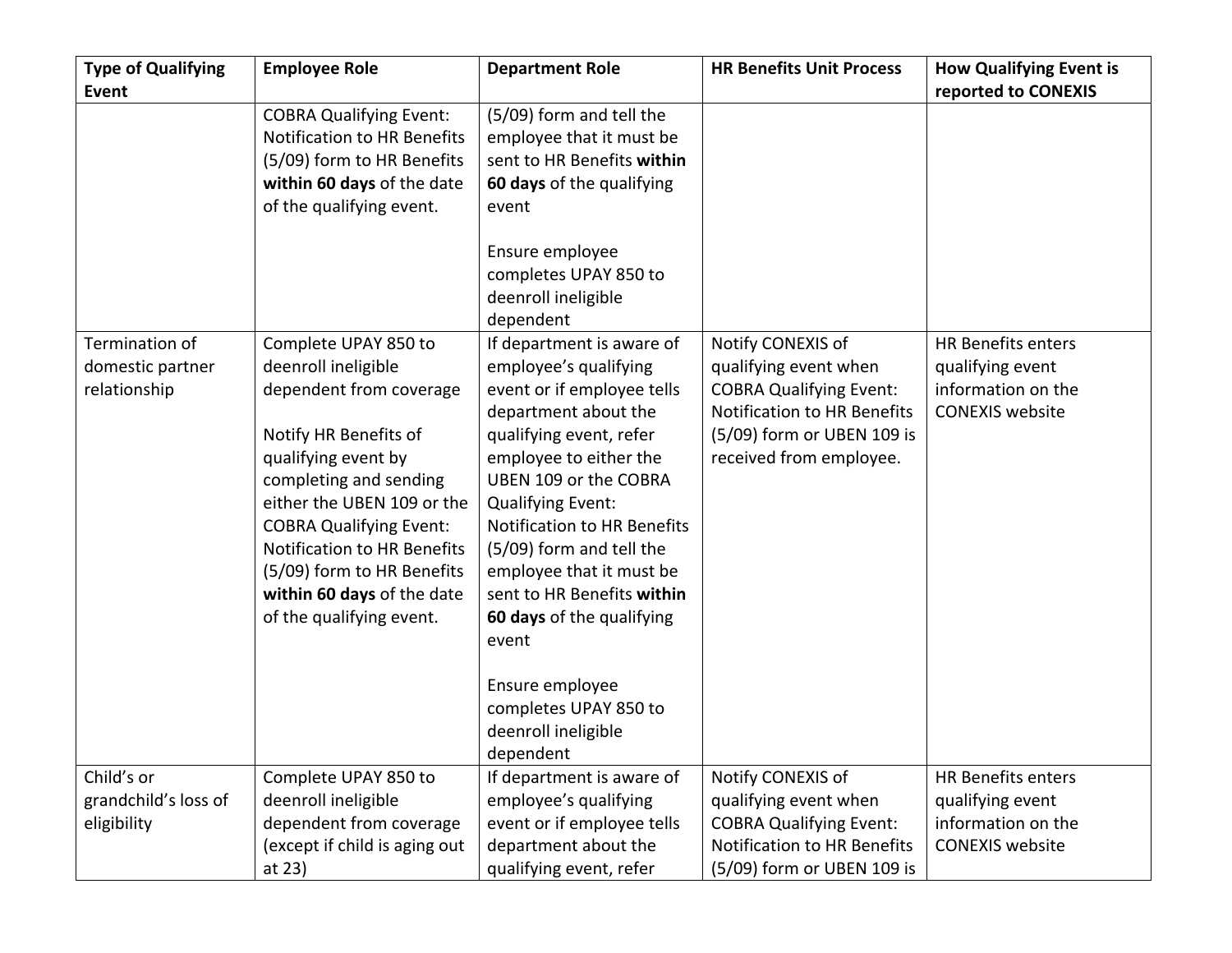| <b>Type of Qualifying</b>                            | <b>Employee Role</b>                                                                                                                                                                                                                                                                                                                    | <b>Department Role</b>                                                                                                                                                                                                                                                                                                                                                                                                                                        | <b>HR Benefits Unit Process</b>                                                                                                                                             | <b>How Qualifying Event is</b>                                                         |
|------------------------------------------------------|-----------------------------------------------------------------------------------------------------------------------------------------------------------------------------------------------------------------------------------------------------------------------------------------------------------------------------------------|---------------------------------------------------------------------------------------------------------------------------------------------------------------------------------------------------------------------------------------------------------------------------------------------------------------------------------------------------------------------------------------------------------------------------------------------------------------|-----------------------------------------------------------------------------------------------------------------------------------------------------------------------------|----------------------------------------------------------------------------------------|
| <b>Event</b>                                         |                                                                                                                                                                                                                                                                                                                                         |                                                                                                                                                                                                                                                                                                                                                                                                                                                               |                                                                                                                                                                             | reported to CONEXIS                                                                    |
|                                                      | Notify HR Benefits of<br>qualifying event by<br>completing and sending<br>either the UBEN 109 or the<br><b>COBRA Qualifying Event:</b><br><b>Notification to HR Benefits</b><br>(5/09) form to HR Benefits<br>within 60 days of the date<br>of the qualifying event.                                                                    | employee to either the<br>UBEN 109 or the COBRA<br><b>Qualifying Event:</b><br>Notification to HR Benefits<br>(5/09) form and tell the<br>employee that it must be<br>sent to HR Benefits within<br>60 days of the qualifying<br>event<br>Ensure employee<br>completes UPAY 850 to<br>deenroll ineligible<br>dependent                                                                                                                                        | received from employee.                                                                                                                                                     |                                                                                        |
| Adult dependent<br>relative's loss of<br>eligibility | Complete UPAY 850 to<br>deenroll ineligible<br>dependent from coverage<br>Notify HR Benefits of<br>qualifying event by<br>completing and sending<br>either the UBEN 109 or the<br><b>COBRA Qualifying Event:</b><br>Notification to HR Benefits<br>(5/09) form to HR Benefits<br>within 60 days of the date<br>of the qualifying event. | If department is aware of<br>employee's qualifying<br>event or if employee tells<br>department about the<br>qualifying event, refer<br>employee to either the<br>UBEN 109 or the COBRA<br><b>Qualifying Event:</b><br>Notification to HR Benefits<br>(5/09) form and tell the<br>employee that it must be<br>sent to HR Benefits within<br>60 days of the qualifying<br>event<br>Ensure employee<br>completes UPAY 850 to<br>deenroll ineligible<br>dependent | Notify CONEXIS of<br>qualifying event when<br><b>COBRA Qualifying Event:</b><br><b>Notification to HR Benefits</b><br>(5/09) form or UBEN 109 is<br>received from employee. | HR Benefits enters<br>qualifying event<br>information on the<br><b>CONEXIS website</b> |
| Domestic partner's                                   | Complete UPAY 850 to                                                                                                                                                                                                                                                                                                                    | If department is aware of                                                                                                                                                                                                                                                                                                                                                                                                                                     | Notify CONEXIS of                                                                                                                                                           | <b>HR Benefits enters</b>                                                              |